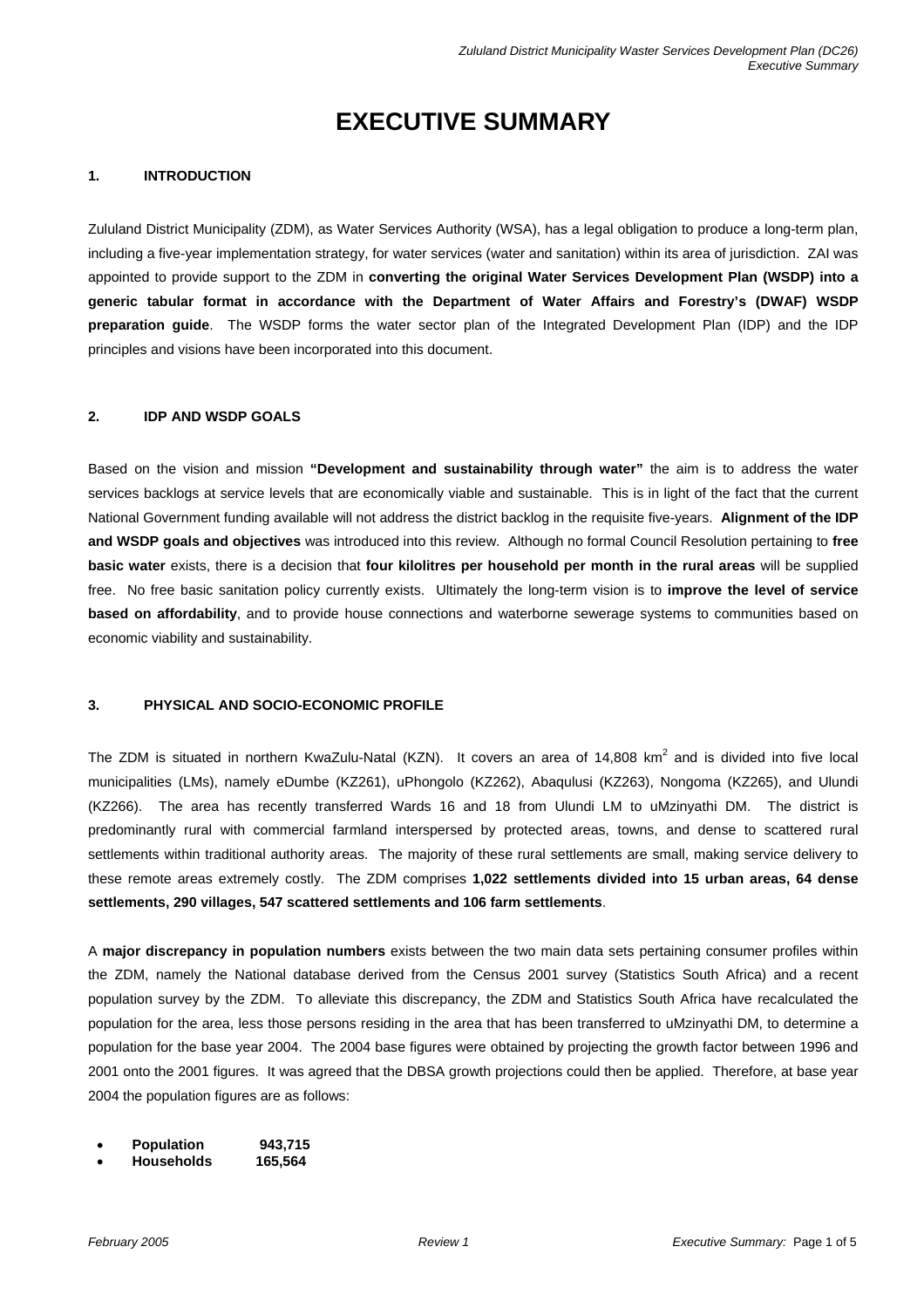The area forms part of the Pongola, Mkuze and Mfolozi River Catchments of the Usuthu/Mhlathuze Water Management Area that extends from the high lying areas in the north and west to the Indian Ocean in the east within undulating topography. The district economy and employment is focused around **services, agriculture and trade** (including tourism). However, t**he population within the Zululand district is generally poor,** with only 16% of the economically active population being employed and 50% of this population earning less than R800. Therefore, a vast majority of the population is unable to contribute meaningfully towards the provision of basic water services. There is a large percentage of youth (51%) and 54% of the population is female, both of which could impact future water services requirements and ability to pay. In addition, the illiteracy level is high (39%) that further impacts on the ability to improve the economy and income generation potential of the region. The government has, however, committed itself to providing free basic water and sanitation services to all citizens. **Strategic planning within the IDP is centred on the WSDP,** and the ability to provide water services to potential development nodes. Development is focused on tourism and conservation, with low volume water requirements.

## **4. SERVICE LEVEL PROFILE**

The ZDM is legally obliged to provide the consumers within their area of jurisdiction with access to basic water services. Basic services, or minimum supply standards, have been defined by National Government through a regulation, and it is to these **national standards** that the ZDM is planning on alleviating the water services backlogs. **Basic water supply** is 25l per capita per day, or 6kl per household per month, within a walking distance of 200m from the homestead (other technical data also applies). **Basic sanitation provision** is essentially a ventilated improved pit (VIP) latrine. The consumer units are divided per settlement type, however projections for the backlog alleviation per settlement type over the implementation period still need to be assessed. The objective is to ensure equitable access to water services for the population, however a consumer unit is a billable unit and therefore a **consumer unit is a household**. As at base year 2003/2004 there were 97,113 consumer units supplied with water and 44,768 consumer units provided with sanitation to the requisite standards. Therefore the **backlogs for water and sanitation are 41% and 72% respectively**. Further detail is required on the public, commercial and industrial consumers within the ZDM.

## **5. WATER RESOURCE**

All water supplied by the ZDM to the community is from sources within the DM's area of jurisdiction. With a household count of approximately 165,600 the **ZDM requires at least 993,600 kl per month or 11,923 Ml per year** to supply the whole population with basic services. **This does not account for increased consumption in urban areas** or industrial requirements.

The ZDM has a wealth of surface water resources as a result of the high rainfall over the area. Most surface water is abstracted from the **Pongola or White Mfolozi Rivers**. There are currently at least **36 schemes that utilise surface water** as a resource. Urban areas treat this water prior to distribution, with continuous quality testing being conducted at the treatment plants. Groundwater is a useful resource and many communities rely on boreholes and springs for their water needs. Groundwater potential in the Zululand district is geologically controlled, with high yields and good quality water located within the fracture zones associated with intrusive rocks. There are currently at least **24 schemes that utilise groundwater** as a resource. In addition, a **survival (or rudimentary) service level** consists of boreholes equipped with hand-pumps or protected springs. This water is untreated, however boreholes are only equipped if the water quality is of an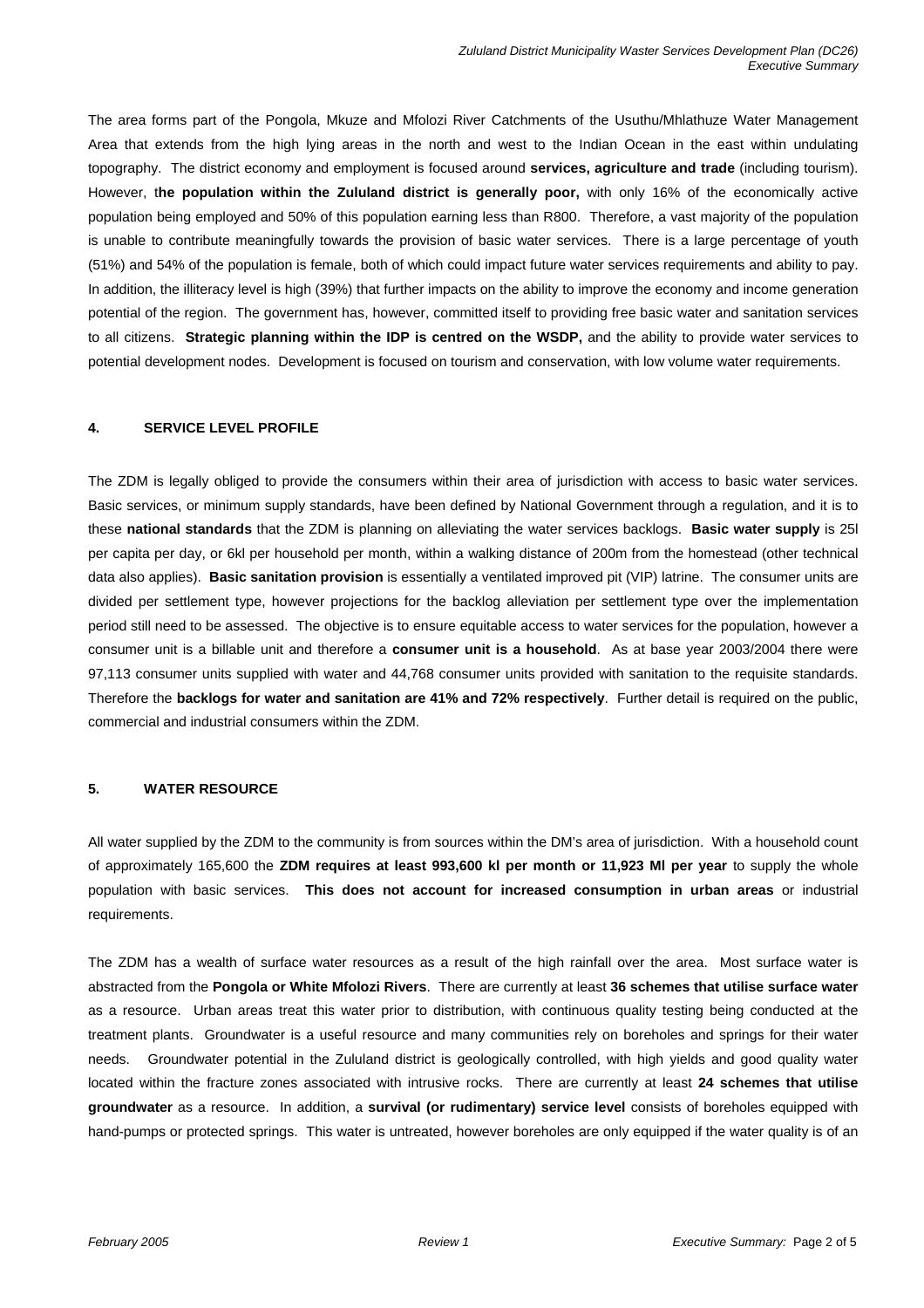acceptable standard. Owing to the extensive use of groundwater as a rural water source, it is important that groundwater levels and quality are monitored to ensure sustainability and SABS drinking water standards.

Further is detail is required on the wastewater discharge and return flow from wastewater treatment works (WWTW), and **pollution contingency measures need to be put in place**.

#### **6. WATER CONSERVATION AND DEMAND MANAGEMENT**

Water conservation is the **wise and efficient use of water** such that resources are protected from pollution and unnecessary abstraction, water loss, or wastage. Water conservation can be achieved through **two main mechanisms**: internally through **economic and environmentally efficient, sustainable, and legally compliant technology** and processes (primarily through an operation and maintenance programme), and externally (and directly) through a **reduction in consumer demand** by regulating and promoting an ethic of efficient water use through education or forced consumption reduction.

During the WSDP investigations it was found in many areas that **in-adequate metering** infrastructure existed and **no meter reading programme** was in place to accurately determine water losses. The ZDM is currently **investigating water losses**  that will result in a **Metering Strategy** being implemented.

There is currently no set operation and maintenance programme for water services. All problems, in both the urban and rural areas, are fixed on demand rather than through preventative maintenance management. However, the ZDM is in the process of developing an **active database with a digital schematic layout of all schemes**. This dataset will assist with the implementation of planned and **routine operations and maintenance**.

## **7. WATER SERVICES INFRASTRUCTURE**

Water services infrastructure is **more developed in the urban areas** supplying a higher level of service, as opposed to the rural areas. Each urban area generally has its own water and wastewater treatment facility. There are currently 38 water treatment works (WTW) and 20 WWTWs and their associated infrastructure across the district. The date of construction of some components is unknown, however **many are old and have been maintained on minimal budgets**. The ZDM is in the process of verifying a **detailed asset register that will form part of a spatial digital database** that will be used for operations and maintenance planning. Future reviews of the WSDP in terms of infrastructure will be accommodated through this active database.

## **8. WATER BALANCE**

The water balance is linked to Section 5 and takes account of the amount of water abstracted, supplied to consumers, lost in processing and returned to the resource in order to ensure a balanced cycle for future sustainability. The overall idea is that what is taken out of the system must be returned to the system. The ZDM does not currently purchase bulk water from outside its area of jurisdiction. Although water is abstracted from both surface and groundwater, all urban and the majority of rural supply is from surface water. Unfortunately there is currently **insufficient information relating to abstraction and distribution in the ZDM to complete a comprehensive water balance.**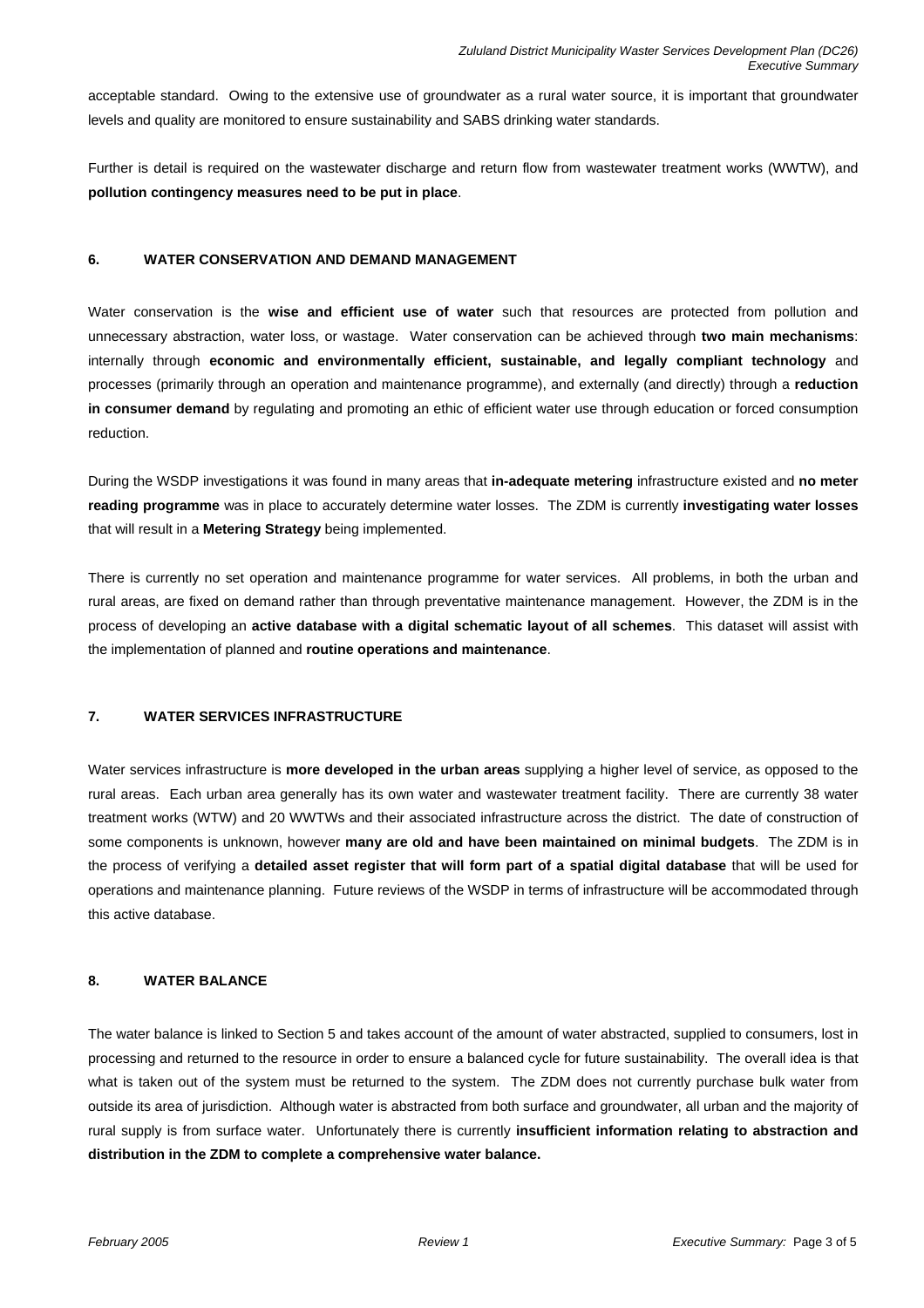The ZDM recognises the importance of identifying the amount of water being supplied to consumers in order to quantify demand and system efficiency (e.g. water losses), as well as monitoring of the effect of free "basic" water and education programmes on consumption trends. To this end the ZDM is conducting a water loss programme with the aim to build a metering strategy to assist with the operations and maintenance programme.

### **9. INSTITUTIONAL ARRANGEMENTS**

**As WSA, the ZDM has a duty to all consumers or potential consumers to progressively ensure efficient, affordable, economical, and sustainable access to water services through governing, regulating, planning and developing of water services**. The ZDM has developed Water Services By-laws for the district. Although not a formal policy, Council has decided on an appropriate free basic water volume to help the plight of indigent persons with lower levels of services in the rural areas. However, district strategies on conservation and demand management, as well as monitoring and performance management still need to be established. Through the Implementation of Sustainable Water Services Institutions Programme (ISWIP) the DM is assisted to attain the necessary capacity to perform these WSA functions.

**The Water Services Provider (WSP) is responsible for overall water services provision to consumers.** Functions include daily operations and repair; maintenance; customer management; credit control and debt collection; health and hygiene awareness; service provision; and provision of information. Although the ZDM plans and regulates water services, a number of options are available in terms of a WSP: the ZDM may perform this function itself (internally), or through an external mechanism. An internal assessment (otherwise known as a Section 78 assessment) of the water services delivery mechanisms in terms of costs; available skills and staffing capacity; ability to provide the required capacity through administrative re-organisation; and the impacts on job creation, employment and development is currently being conducted. Pending the outcome of the assessment the **ZDM has entered into management contracts with the LMs to continue to operate as bulk and reticulation (retail) WSP essentially within their respective urban areas.** The remaining schemes, predominantly rural, are being operated by the ZDM with the **support services of Alliance Water**.

## **10. CUSTOMER SERVICES PROFILE**

Provision of water services covers not only the service-level provided but also the **quality of the service rendered**. The ZDM needs to establish a customer care policy with an associated database, to ensure consumer satisfaction as well as monitoring efficiency and effectiveness of water services. An operation and maintenance programme and **complaints control system need to be established**, as well as a procedure for responding to queries. Greater emphasis also needs to be placed on **education and awareness programmes** such as health and hygiene, water education and conservation, and pollution control.

Maintenance is conducted on demand, however in general the interruption of service is attended to within 24 hours, however detailed records on consumer complaints and service reliability will form part of the monthly reporting structure once the long-term WSP has been appointed. If interruptions in service that result in communities being without water for long periods, then the ZDM tries to alleviate this problem through the supply of tanker water where appropriate.